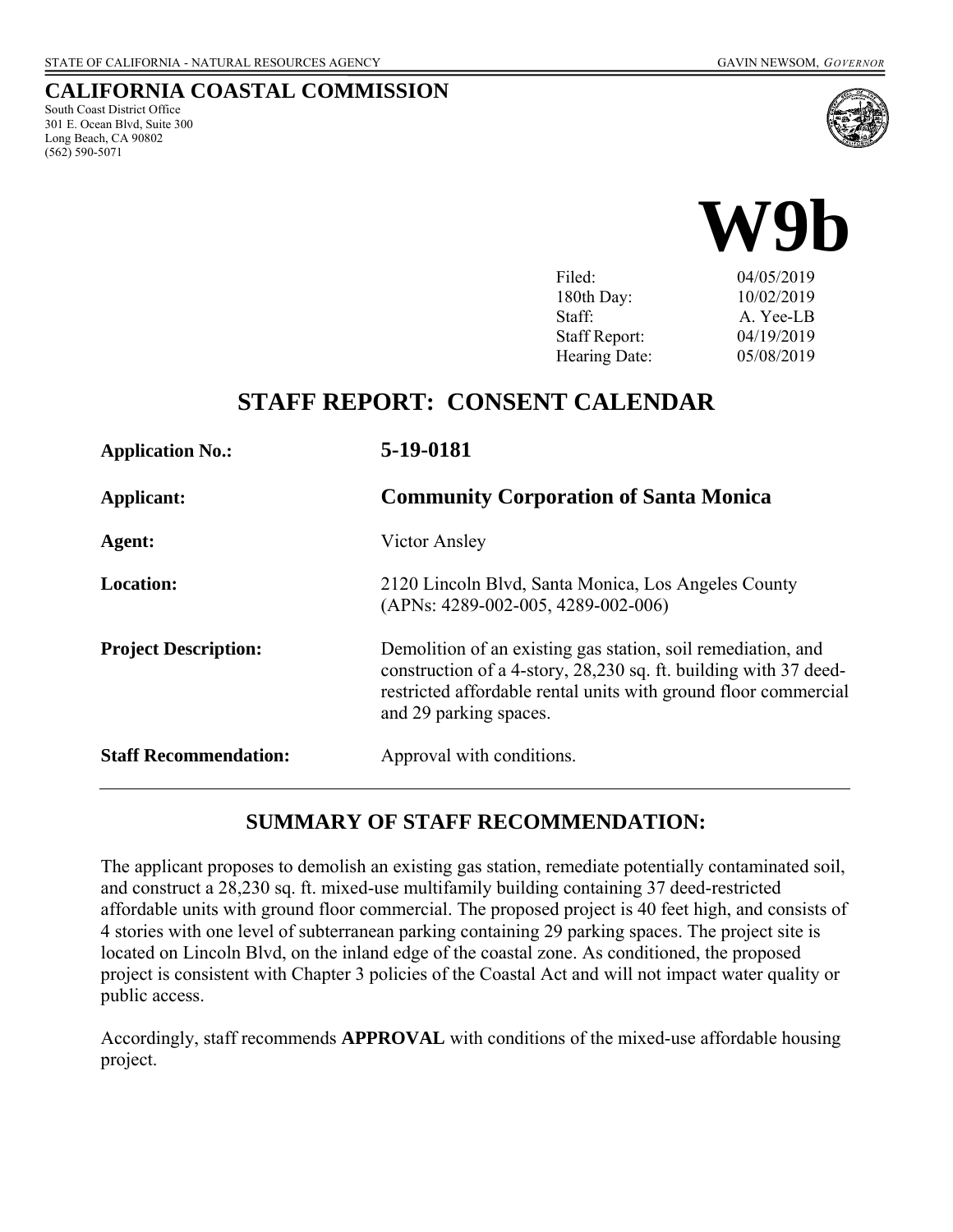# **TABLE OF CONTENTS**

# **EXHIBITS**

| Exhibit 1 - Project Location and project site         |
|-------------------------------------------------------|
| Exhibit 2 – Proposed Plans                            |
| Exhibit 3 – Gas Station Site Plan                     |
| Exhibit 4 – <i>Crain and Associates</i> Parking Study |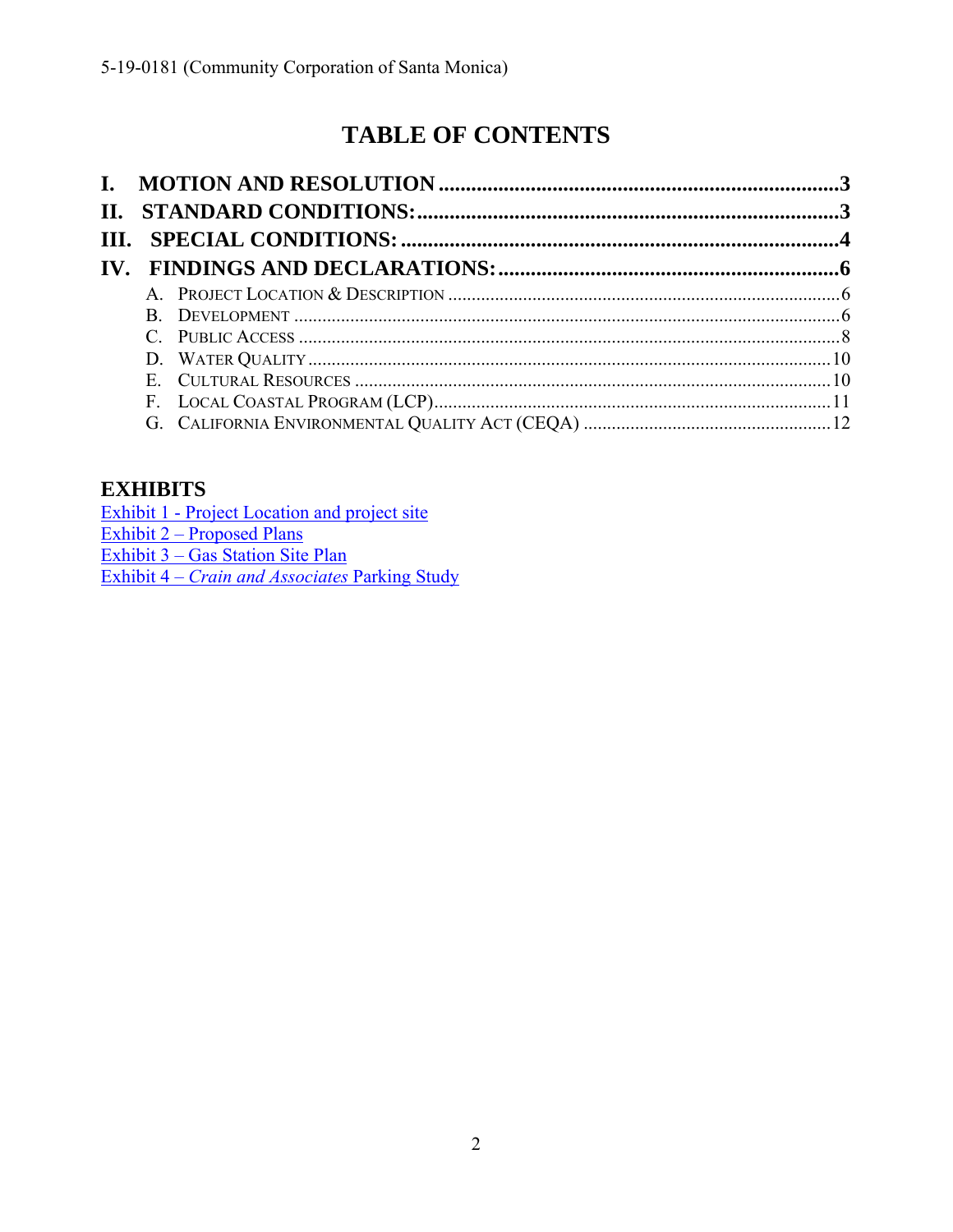# **I. MOTION AND RESOLUTION**

## **Motion:**

*I move that the Commission approve Coastal Development Permit Application No. 5-19-0181 pursuant to the staff recommendation.*

Staff recommends a YES vote. Passage of this motion will result in approval of the permit as conditioned and adoption of the following resolution and findings. The motion passes only by affirmative vote of a majority of the Commissioners present.

## **Resolution:**

*The Commission hereby approves a coastal development permit for the proposed development and adopts the findings set forth below on grounds that the development as conditioned will be in conformity with the policies of Chapter 3 of the Coastal Act and will not prejudice the ability of the local government having jurisdiction over the area to prepare a Local Coastal Program conforming to the provisions of Chapter 3. Approval of the permit complies with the California Environmental Quality Act because either 1) feasible mitigation measures and/or alternatives have been incorporated to substantially lessen any significant adverse effects of the development on the environment, or 2) there are no further feasible mitigation measures or alternatives that would substantially lessen any significant adverse impacts of the development on the environment.* 

# **II. STANDARD CONDITIONS:**

This permit is granted subject to the following standard conditions:

- 1. **Notice of Receipt and Acknowledgment**. The permit is not valid and development shall not commence until a copy of the permit, signed by the permittee or authorized agent, acknowledging receipt of the permit and acceptance of the terms and conditions, is returned to the Commission office.
- 2. **Expiration.** If development has not commenced, the permit will expire two years from the date on which the Commission voted on the application. Development shall be pursued in a diligent manner and completed in a reasonable period of time. Application for extension of the permit must be made prior to the expiration date.
- 3. **Interpretation.** Any questions of intent of interpretation of any condition will be resolved by the Executive Director or the Commission.
- 4. **Assignment.** The permit may be assigned to any qualified person, provided assignee files with the Commission an affidavit accepting all terms and conditions of the permit.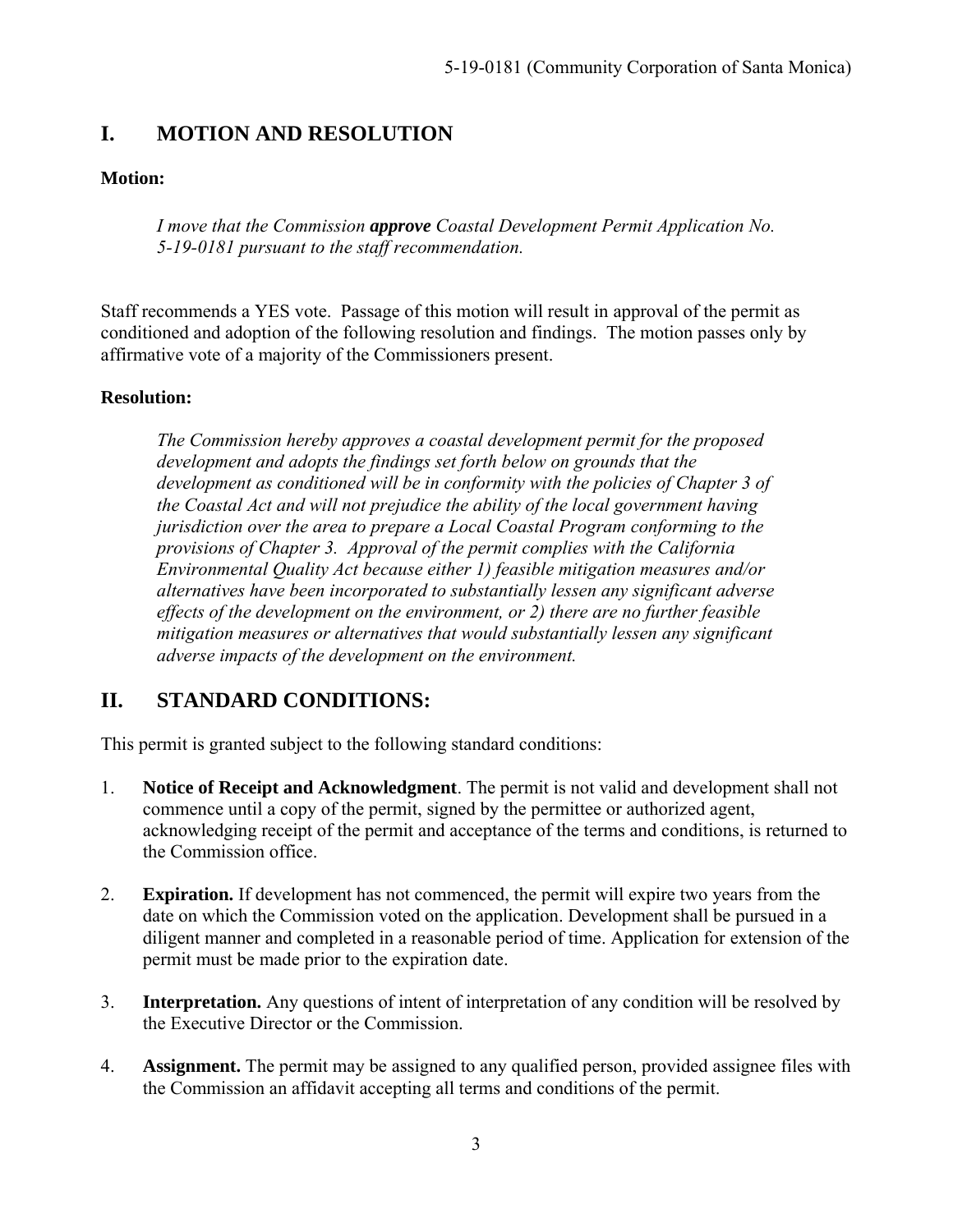5. **Terms and Conditions Run with the Land.** These terms and conditions shall be perpetual, and it is the intention of the Commission and the permittee to bind all future owners and possessors of the subject property to the terms and conditions.

# **III. SPECIAL CONDITIONS:**

This permit is granted subject to the following special conditions:

- 1. **FUTURE DEVELOPMENT.** This permit is only for the development described in Coastal Development Permit No. 5-19-0181. Except as provided in Public Resources Code section 30610 and applicable regulations, any future development as defined in PRC section 30106, including, but not limited to, a change in the density or intensity of use of land, or change from the project description as proposed by the applicant, shall require an amendment to Permit No. 5-19-0181 from the California Coastal Commission or shall require an additional coastal development permit from the California Coastal Commission or from the applicable certified local government.
- 2. **CONDITIONS IMPOSED BY THE LOCAL GOVERNMENT.** PRIOR TO ISSUANCE OF THE COASTAL DEVELOPMENT PERMIT, the applicant shall provide to the Executive Director a copy of a permit issued by The City of Santa Monica and evidence that the applicant has met local requirements to record a deed restriction for the creation of affordable rental units.
- 3. **CONSTRUCTION RESPONSIBILITIES AND DEBRIS REMOVAL.**By acceptance of this permit, the permittee agrees that the permitted development shall be conducted in a manner that protects water quality pursuant to the implementation of the following BMPs:
	- A. No demolition debris, construction materials, equipment, debris, or waste shall be placed or stored where it may be subject to wind or rain erosion or dispersion.
	- B. The permittee shall dispose of all demolition and construction debris resulting from the proposed project at an appropriate location. If the disposal site is located within the coastal zone, a coastal development permit or an amendment to this permit shall be required before disposal can take place.
	- C. All grading and excavation areas shall be properly covered and sandbags and/or ditches shall be used to prevent runoff from leaving the site, and measures to control erosion must be implemented at the end of each day's work.
	- D. Washout from concrete trucks shall be disposed of at a controlled location not subject to runoff into coastal waters or onto the beach, and more than fifty feet away from a storm drain, open ditch or surface waters.
	- E. Erosion control/sedimentation Best Management Practices (BMPs) shall be used to control sedimentation impacts to coastal waters during construction. BMPs shall include, but are not limited to: placement of sand bags around drainage inlets to prevent runoff/sediment transport into the sea.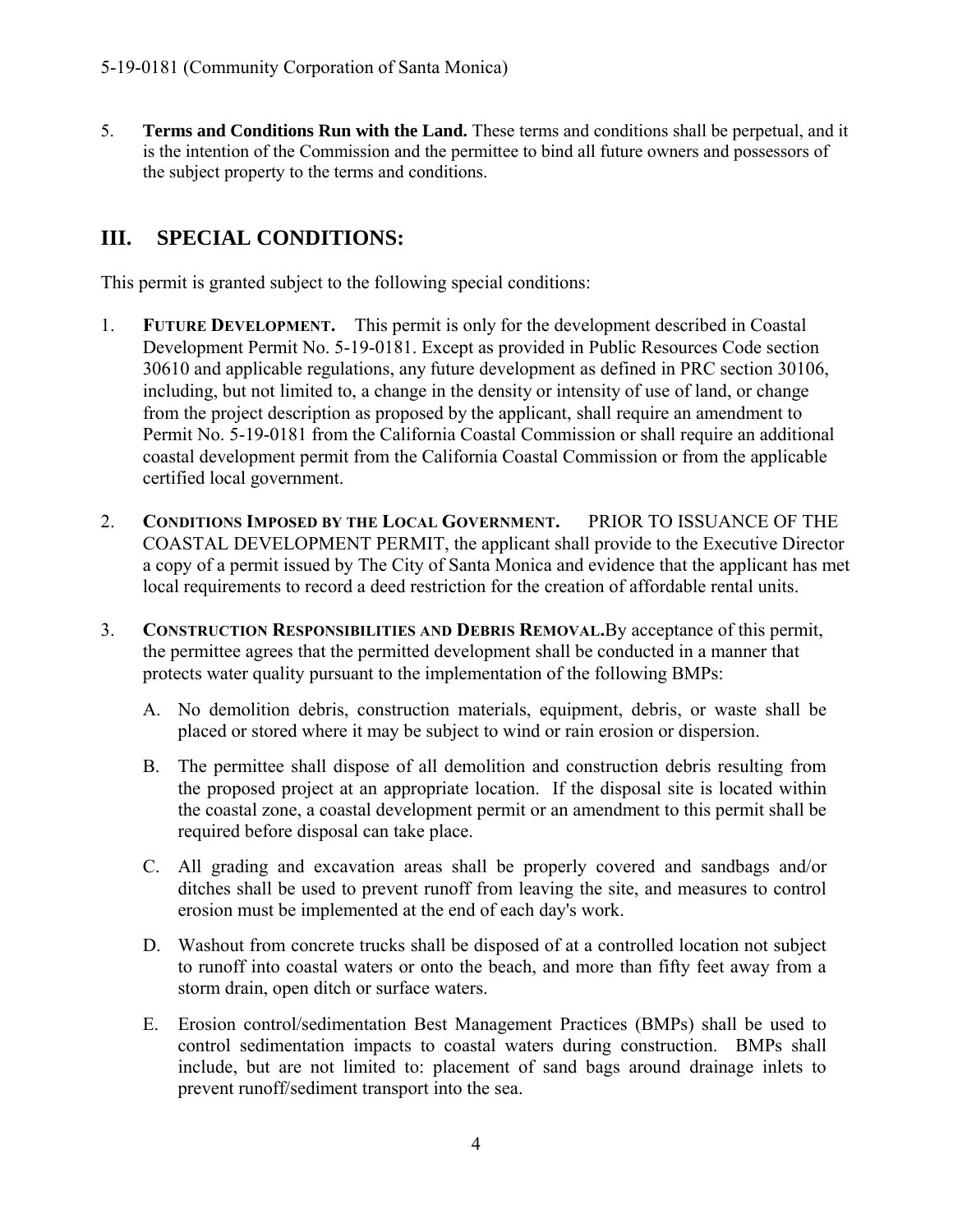- F. All construction equipment and materials shall be stored and managed in a manner to minimize the potential for discharge of pollutants. Any spills of construction equipment fluids or other hazardous materials shall be immediately contained on-site and disposed of in an environmentally safe manner as soon as possible.
- G. During construction of the proposed project, no runoff, site drainage or dewatering shall be directed from the site into any street or drainage unless specifically authorized by the California Regional Water Quality Control Board.
- H. In the event that hydrocarbon-contaminated soils or other toxins or contaminated material are discovered on the site, such matter shall be stockpiled and transported offsite only in accordance with Department of Toxic Substances Control (DTSC) rules and/or Regional Water Quality Control Board (RWQCB) regulations.

The permittee shall undertake the approved development in accordance with this condition.

- **4. ARCHAEOLOGICAL/CULTURAL RESOURCES.** PRIOR TO ISSUANCE OF THE COASTAL DEVELOPMENT PERMIT, the applicant shall submit for the review and approval of the Executive Director an archeological/cultural resources monitoring plan prepared by a qualified professional, which shall incorporate the following measures and procedures:
	- A. The monitoring plan shall ensure that any prehistoric archaeological or paleontological or Native American cultural resources that are present on the site and could be impacted by the approved development will be identified so that a plan for their protection can be developed. To this end, the cultural resources monitoring plan shall require that archaeological and Native American monitors be present during all grading operations and subsurface construction activity (such as tank excavation and soil remediation) that has the potential to impact cultural resources.

There shall be at least one pre-grading conference with the project manager and grading contractor at the project site in order to discuss the potential for the discovery of archaeological/cultural or paleontological resources.

- B. Archaeological monitor(s) qualified by the California Office of Historic Preservation (OHP) standards, Native American monitor(s) with documented ancestral ties to the area appointed consistent with the standards of the Native American Heritage Commission (NAHC), and the Native American most likely descendent (MLD) when State Law mandates identification of a MLD, shall monitor all project grading and subsurface construction activity (such as trenching for utilities) that has the potential to impact cultural resources, as required in the approved cultural resources monitoring plan required above.
- C. The permittee shall provide sufficient archeological and Native American monitors to assure that all project grading and subsurface construction activities that has any potential to uncover or otherwise disturb cultural deposits is monitored at all times;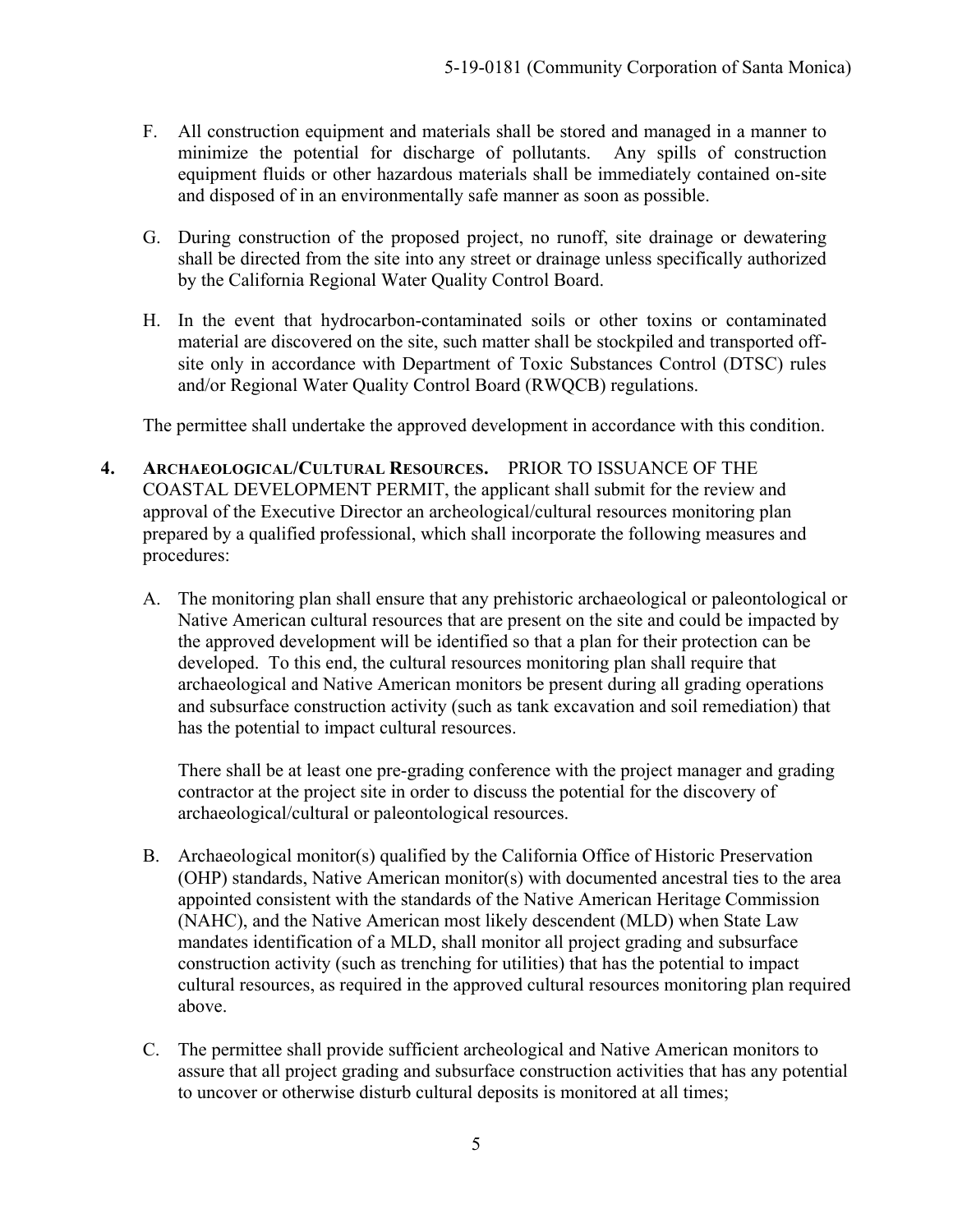- D. If any archaeological or paleontological, i.e. cultural deposits, are discovered, including but not limited to skeletal remains and grave-related artifacts, artifacts of traditional cultural, religious or spiritual sites, or any other artifacts, all construction shall cease within at least 50 feet of the discovery, and the permittee shall carry out significance testing of said deposits in accordance with the attached "Cultural Resources Significance Testing Plan Procedures" (Appendix 1). The permittee shall report all significance testing results and analysis to the Executive Director for a determination of whether the deposits are significant.
- E. If the Executive Director determines that the discovery is significant, the permittee shall seek an amendment from the Commission to determine how to respond to the discovery and to protect both those and any further cultural deposits that are encountered. Development within at least 50 feet of the discovery shall not recommence until an amendment is approved, and then only in compliance with the provisions of such amendment.

# **IV. FINDINGS AND DECLARATIONS:**

# **A. PROJECT LOCATION & DESCRIPTION**

The subject site is a 14,160 sq. ft. parcel located at 2120 Lincoln Blvd., which is the inland border of the Ocean Park subarea of Santa Monica's coastal zone (**[Exhibit 2](https://documents.coastal.ca.gov/reports/2019/5/w9b/w9b-5-2019-exhibits.pdf)**). It is located approximately 0.6 miles from the Downtown Santa Monica Expo Line station, and approximately 0.25 miles from a transit hub served by two express transit lines (**[Exhibit 1](https://documents.coastal.ca.gov/reports/2019/5/w9b/w9b-5-2019-exhibits.pdf)**). The area is predominantly multifamily residential, although properties along Lincoln Blvd., including the subject site, are designated as "Highway commercial" in the City's certified Land Use Plan (LUP), and zoned "General Commercial" in the City's zoning code. The subject site is currently developed with a gas station, consisting of a 734 sq. ft. building formerly operating as a convenience store, an approximately 200 sq. ft. canopy that covers 7 fuel pumps, and 3 underground gasoline storage tanks (**[Exhibit 3](https://documents.coastal.ca.gov/reports/2019/5/w9b/w9b-5-2019-exhibits.pdf)**). The gas station and convenience store are not currently in operation. The applicant is Community Corporation of Santa Monica, a local non-profit affordable housing developer that maintains a portfolio over 100 buildings containing more than 1,700 affordable housing units across Santa Monica. The applicant proposes to demolish the existing gas station, including the underground gasoline storage tanks, and to remediate any potentially contaminated soil. Excavated soil will be disposed of outside of the Coastal Zone. The applicant proposes to construct a 28,230 sq. ft. mixeduse multifamily building containing 37 deed-restricted affordable units with ground floor commercial. The proposed project is 40 feet, and consists of 4 stories with one level of subterranean parking containing 29 parking spaces.

## **B. DEVELOPMENT**

Coastal Act Section 30250(a) states, in part:

*(a) New residential, commercial, or industrial development, except as otherwise provided in this division, shall be located within, contiguous with, or in close proximity to, existing developed areas able to accommodate it or, where such areas are not able to accommodate it, in other areas with adequate public services and where it will not have significant adverse effects, either individually or cumulatively, on coastal resources.*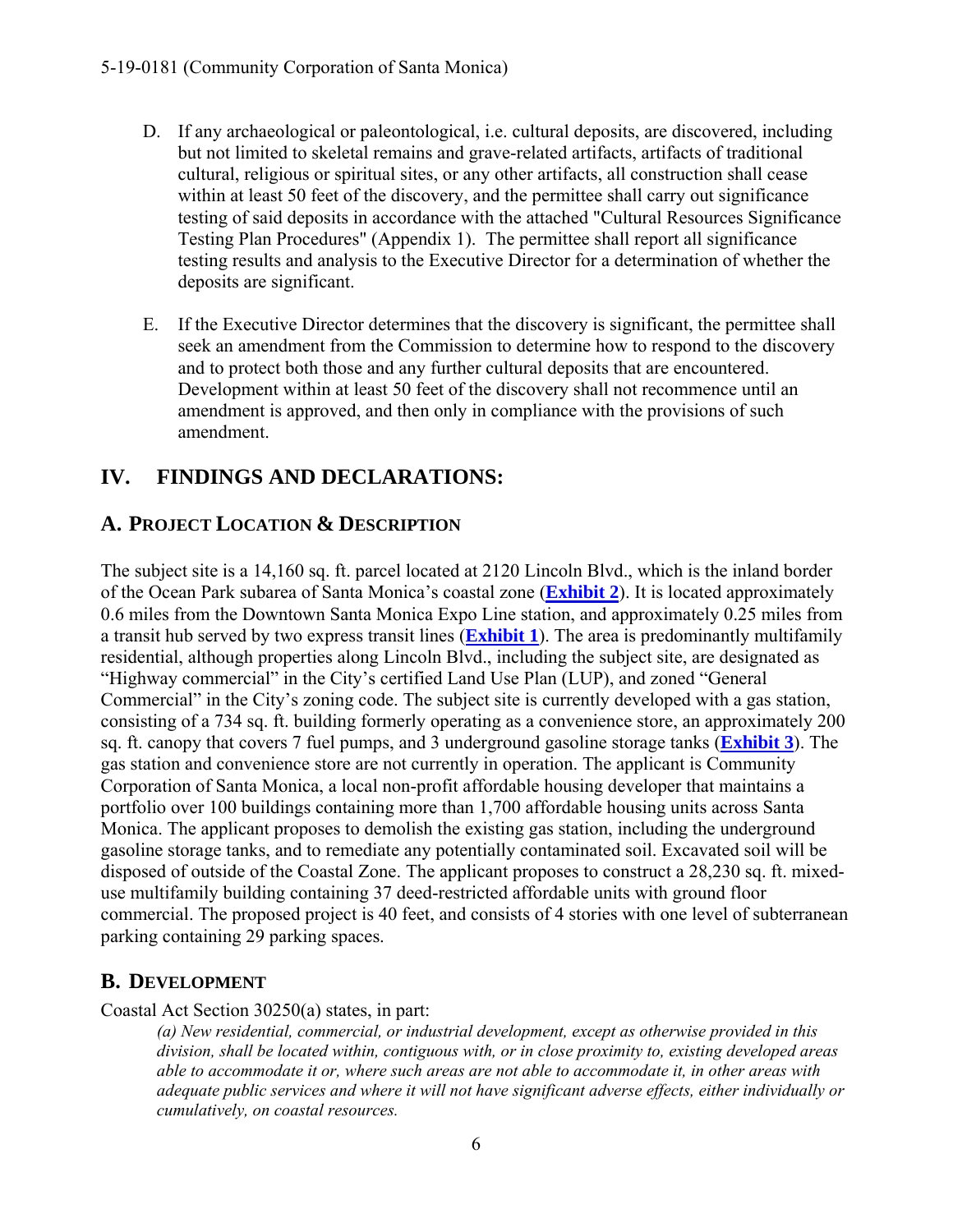#### Coastal Act Section 30253 states, in part:

*New development shall do all of the following:* 

 *(a) Minimize risks to life and property in areas of high geologic, flood, and fire hazard. (d) Minimize energy consumption and vehicle miles traveled.* 

## Coastal Act Section 30604 states, in relevant part:

*(f) The commission shall encourage housing opportunities for persons of low and moderate income. In reviewing residential development applications for low- and moderate-income housing, as defined in paragraph (3) of subdivision (h) of Section 65589.5 of the Government Code, the issuing agency or the commission, on appeal, may not require measures that reduce residential densities below the density sought by an applicant if the density sought is within the permitted density or range of density established by local zoning plus the additional density permitted under Section 65915 of the Government Code, unless the issuing agency or the commission on appeal makes a finding, based on substantial evidence in the record, that the density sought by the applicant cannot feasibly be accommodated on the site in a manner that is in conformity with Chapter 3 (commencing with Section 30200) or the certified local coastal program.* 

*(g) The Legislature finds and declares that it is important for the commission to encourage the protection of existing and the provision of new affordable housing opportunities for persons of low and moderate income in the coastal zone.* 

#### Policy 4 of the LUP states:

*The City of Santa Monica LUP shall encourage the preservation of low and moderate income housing within the Coastal Zone consistent with the Coastal Act policies, contained herein.* 

#### Policy 53 of the LUP states*:*

*The City shall comply with the requirements of the Mello act in the replacement of dwelling units located within the Coastal Zone that are occupied by persons and families of low or moderate income.* 

#### Policy 54 of the LUP states:

*The City shall comply with the requirements of the Mello act in the production of dwelling units located for persons and families of low or moderate income in new housing developments located in the Coastal Zone.* 

The Coastal Act requires that new development be located within existing developed areas that can accommodate development. The subject site is located at 2120 Lincoln Blvd., which is the inland border of the Ocean Park subarea of Santa Monica's coastal zone. Ocean Park is an existing, developed area predominantly designated as OP-Multifamily but with Highway Commercial zones along major corridors such as Lincoln Blvd., including the project site. The proposed affordable housing project's proximity to major job centers such as Downtown Santa Monica and the existing community character, which is primarily multifamily residential with commercial corridors makes it suitable for accommodating new development in accordance with Section 30250.

The project site is also serviced by multiple nearby transit options. The project site is located approximately 0.6 miles from the Downtown Santa Monica Expo Line station, which connects Santa Monica to inland neighborhoods and Downtown Los Angeles. The property is also located approximately 0.20 miles from a transit hub served by two Big Blue Bus express lines, providing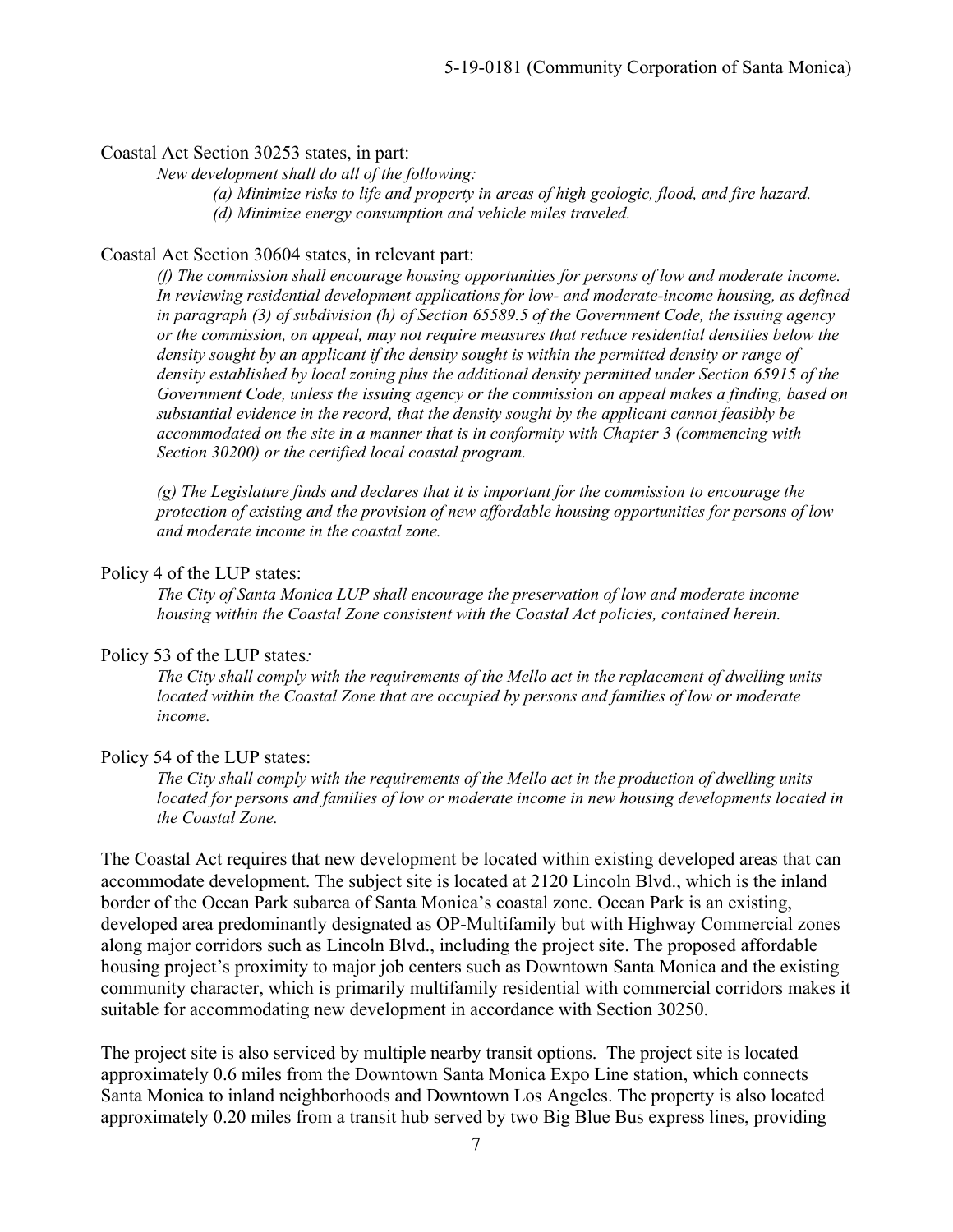direct and rapid transportation to major destinations and job centers. Rapid 7 (and non-rapid Route 7) connects the project site to inland destinations including Santa Monica College and the Wilshire Center. Rapid 3 (and non-rapid Route 3) connects the project site to Downtown Santa Monica, the Santa Monica Civic Center, Playa del Rey, and LAX. The location of the proposed affordable housing project near transit and job centers helps reduce dependence on single occupancy vehicles and is consistent with the Section 30253 requirements to minimize energy consumption and vehicle miles traveled.

The applicant has entered into an agreement with the City of Santa Monica to record a deed restriction limiting eligibility for 100% of the rental units. The rental units in the proposed project are income-restricted to persons with income of 80% of Area Median Income (AMI) or lower, which exceeds the minimum requirement set forth in Health and Safety Code §50093 of 120% AMI. The development will be income-restricted for 55 years, which is consistent with the period of time specified in Gov. Code §65915(c)(1). The project provides a substantial amount of affordable units in an expensive part of the coastal zone, all of which will be income-restricted in accordance with the requirements of Cal. Code of Reg. §13055. Therefore, 100% of the application fees for this project were waived by the Executive Director. The project is consistent with section 30604 of the Coastal Act.

# **C. PUBLIC ACCESS**

### Coastal Act Section 30210 states:

*In carrying out the requirement of Section 4 of Article X of the California Constitution, maximum public access, which shall be conspicuously posted, and recreational opportunities shall be provided for all the people consistent with public safety needs and the need to protect public rights, rights of private property owners, and natural resources areas from overuse.* 

### Coastal Act Section 30211 states:

*Development shall not interfere with the public's right of access to the sea where acquired through use or legislative authorization, including, but not limited to, the use of dry sand and rocky coastal beaches to the first line of terrestrial development.* 

### Coastal Act Section 30252 states:

*The location and amount of new development should maintain and enhance public access to the coast by (1) facilitating the provision or extension of transit service, (2) providing commercial facilities within or adjoining residential development or in other areas that will minimize the use of coastal access roads, (3) providing non-automobile circulation within the development, (4) providing adequate parking facilities or providing substitute means of serving the development with public transportation, (5) assuring the potential for public transit for high intensity uses such as high-rise office buildings, and by (6) assuring that the recreational needs of new residents will not overload nearby coastal recreation areas by correlating the amount of development with local park acquisition and development plans with the provision of onsite recreational facilities to serve the new development.* 

The Coastal Act prioritizes the protection of public access to the coast and, in Section 30252, specifically identifies adequate parking as an important component of new development. The Coastal Commission has required minimum onsite parking standards for new development in order to protect public beach parking for members of the public who wish to access the coast. Past Commission action has typically required two spaces per residential unit for new multi-family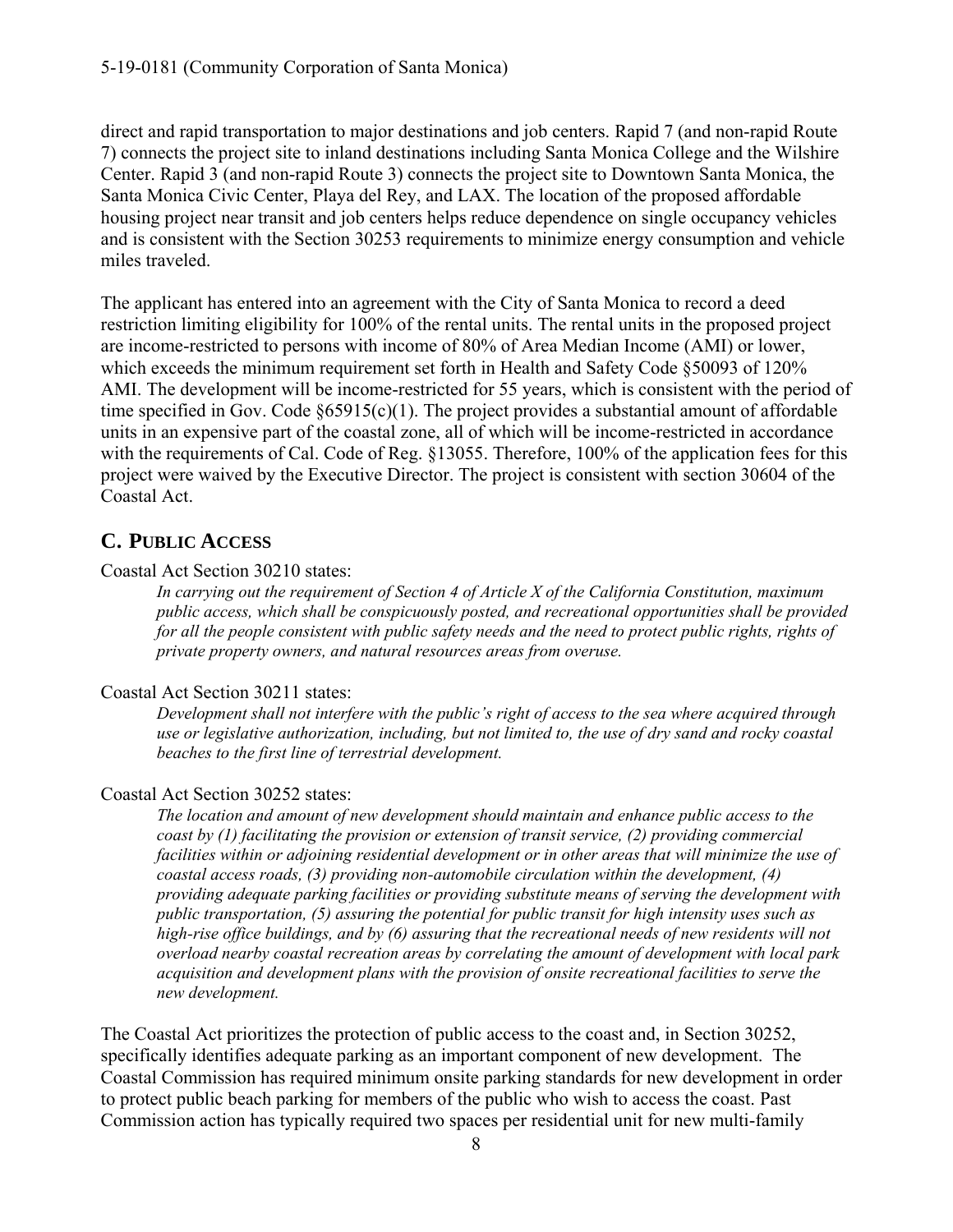residential developments, plus one additional guest parking space for every three units. The applicant submitted a parking study, prepared by Crain and Associates (**Exhibit 4**) that evaluated likely parking demand associated with this parking, and whether the Commission's typical parking ratios are appropriate for this project. The study looked at other 100% affordable housing projects in the vicinity, including others owned and operated by Community Corporation of Santa Monica. The study concluded that parking usage for affordable units is typically only 0.5 spaces per unit, but that family units typically require closer to 0.85 spaces per unit. The proposed project includes 10 affordable family units (more than 2 bedrooms) and 27 other affordable units (18 one-bedroom units, and 9 two-bedroom units). Using expected usage ratios as reported from the study, empirical parking demand for this project can be calculated as following:

| No. Bedrooms | No. Units Proposed | Empirical     | Empirical      |
|--------------|--------------------|---------------|----------------|
|              |                    | Parking Ratio | Parking demand |
|              |                    |               |                |
|              |                    | 0.5           |                |
|              |                    | 0.85          |                |
|              |                    | <b>Total:</b> | 22 spaces      |

The applicant has proposed 29 parking spaces for the proposed 37-unit residential development, whereas demand is only 22 spaces. The project provides 7 more spaces than what would typically be demanded for this project, but far less than the Commission's typical ratio of 2 spaces per dwelling unit, which would be a total of 74 spaces. However, past Commission action has approved affordable housing projects with reduced parking, so approval of this project is consistent with past Commission action.

Parking demand is further depressed because public transportation options are readily available within the project vicinity. The project site is located 0.6 miles (or a 15 minute walk) to the Downtown Santa Monica station on the Metro Expo light rail line. This rapid transit line connects Downtown Santa Monica to job centers in Culver City and Downtown Los Angeles. The project site is also located 0.2 miles (or a five minute walk) away from the Pico/Lincoln Big Blue Bus transit stop. This stop houses two rapid bus routes and two local bus routes: Route 3 and Rapid 3 runs north from the project site to job centers in Downtown Santa Monica and the Santa Monica Civic Center. Route Residents can also easily bike or take ride-sharing services (i.e. Uber, Lyft) to the Third Street Promenade, which is only one mile away from the project site. The Expo Line is also located just over a mile away from the project site, and facilitates transportation to Downtown Los Angeles without the need for a car. Overall, the project is sited in an area where alternate forms of transportation are readily available for residents to access Downtown Santa Monica and other destinations in the greater Los Angeles Area.

Specifically, Section 30252(4) of the Coastal Act require new development to providing adequate parking facilities or provide substitute means of serving the development with public transportation. The City of Santa Monica has a uniquely robust public transit system used by both residents and visitors alike. The proposed development, as explained above, is adequately served by existing public transit infrastructure of the area and therefore, even though the project does not provide two spaces per dwelling unit, the proposed project is still consistent with Section 30252 of the Coastal Act.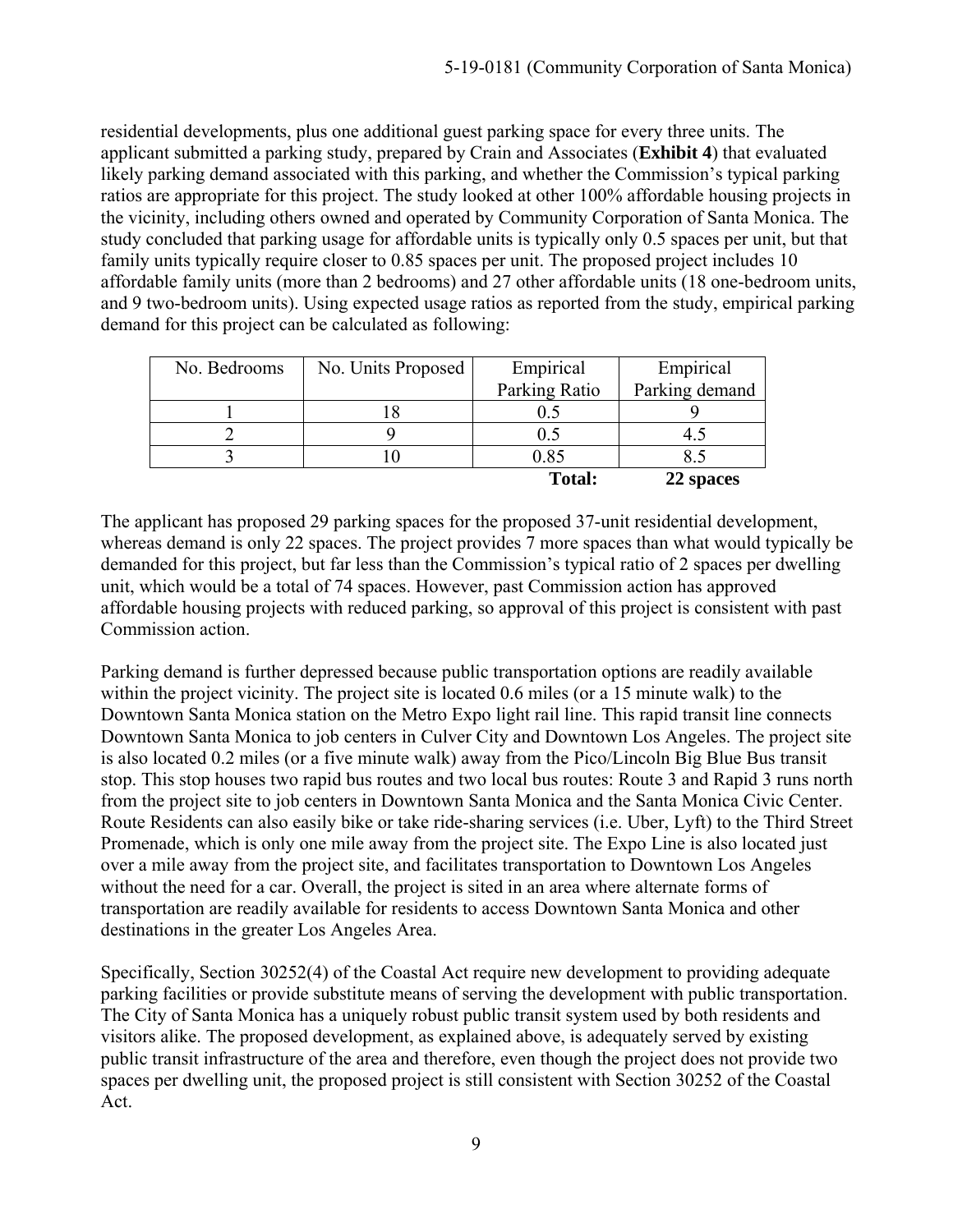Therefore, the proposed project is consistent with Sections 30210, 30211, and 30252 of the Coastal Act.

## **D. WATER QUALITY**

#### Coastal Act section 30230 states:

*Marine resources shall be maintained, enhanced, and where feasible, restored. Special protection shall be given to areas and species of special biological or economic significance. Uses of the marine environmental shall be carried out in a manner that will sustain the biological productivity of coastal waters and that will maintain healthy populations of marine organisms adequate for long-term commercial, recreational, scientific, and educational purposes.* 

### Coastal Act section 30231 states:

*The biological productivity and the quality of coastal waters, streams, wetlands, estuaries, and lakes appropriate to maintain optimum populations of marine organisms and for the protection of human health shall be maintained and, where feasible, restored through, among other means, minimizing adverse effects of waste water discharges and entrainment, controlling runoff, preventing depletion of ground water supplies and substantial interference*  with surface waterflow, encouraging waste water reclamation, maintaining natural *vegetation buffer areas that protect riparian habitats, and minimizing alteration of natural streams.* 

The proposed development has a potential for a discharge of polluted runoff from the project site into coastal waters. The development, as proposed and as conditioned, incorporates design features to minimize the effect of construction and post-construction activities on the marine environment. These design features include, but are not limited to, the appropriate management of equipment and construction materials, reducing runoff through the use of permeable surfaces, the use of non-invasive drought tolerant vegetation to reduce and treat the runoff discharged from the site, and for the use of post-construction best management practices to minimize the project's adverse impact on coastal waters. Therefore, the Commission finds that the proposed development, as conditioned, conforms with Sections 30230 and 30231 of the Coastal Act regarding the protection of water quality to promote the biological productivity of coastal waters and to protect human health.

## **E. CULTURAL RESOURCES**

### Coastal Act section 30244 states:

*Where development would adversely impact archaeological or paleontological resources as identified by the State Historic Preservation Officer, reasonable mitigation measures shall be required.* 

The proposed project includes excavation of 5,360 cubic yards of soil associated with the removal of three underground gasoline storage tanks and soil remediation of potential contaminated soil, and the construction of one level of subterranean parking. The three existing tanks occupy a large footprint within the site and consist of: one (1) 10,000-gallon capacity diesel tank, and two (2) 20,000-gallon capacity gasoline tanks. A report by EFI Global (**Exhibit 3**) also indicates that prior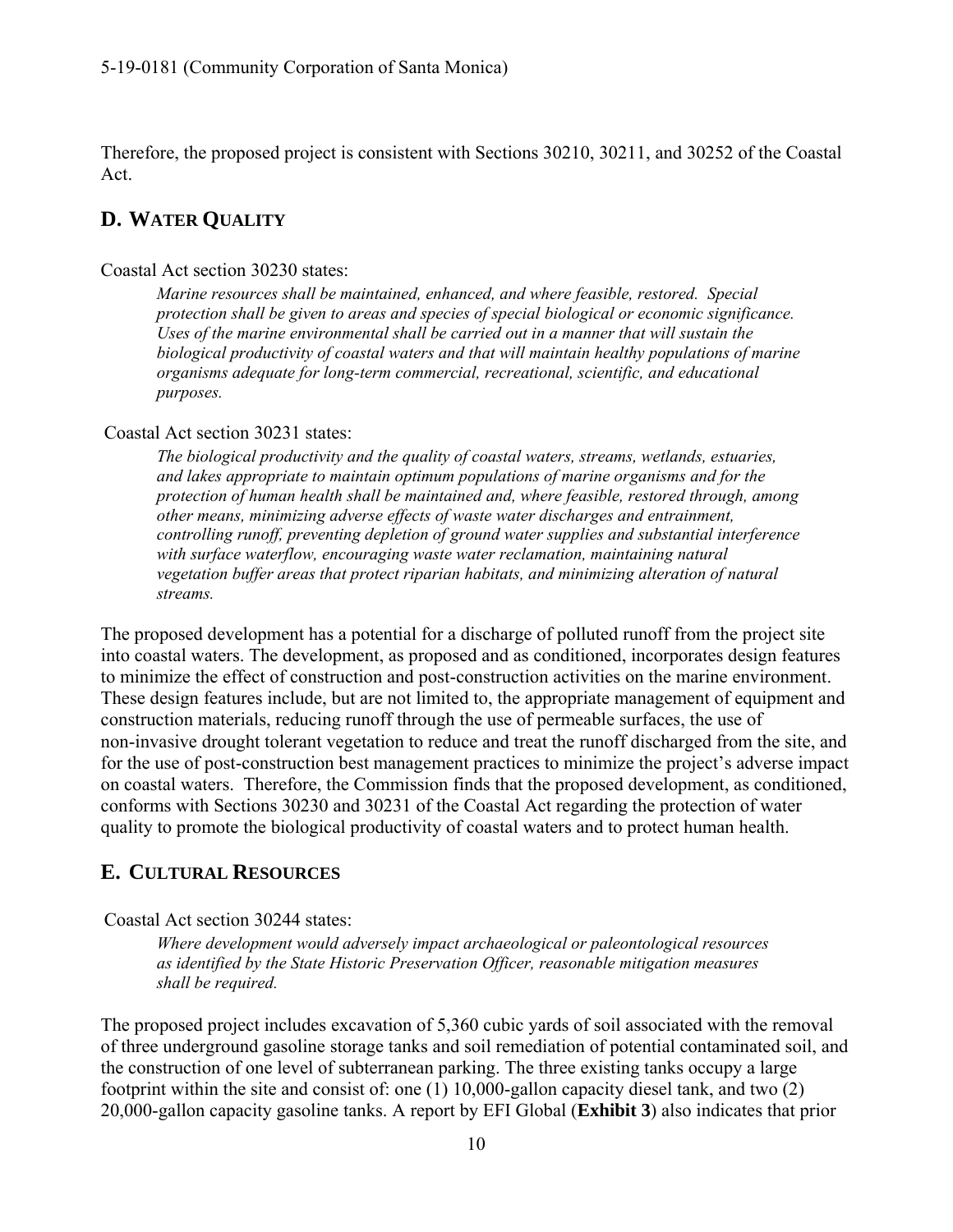to the three existing gasoline tanks, there had been four other gasoline storage tanks on the site. The installation and removal of the four tanks, and the further installation of the three existing tanks would have required significant ground disturbance. Given that multiple instances of significant ground disturbance have already taken place on the property, the risk of new impacts to cultural resources is low. However, due to the volume of excavation and the need for soil remediation, a records search request was submitted to the California Historical Resources Information System (CHRIS). CHRIS conducted a records search that reviewed all recorded archaeological and builtenvironment resources as well as a review of cultural resource reports on file. In addition, the California Points of Historical Interest (SPHI), the California Historical Landmarks (SHL), the California Register of Historical Resources (CAL REG), the National Register of Historic Places (NRHP), the California State Historic Properties Directory (HPD), and the City of Los Angeles Historic-Cultural Monuments (LAHCM) listings were reviewed for the above referenced project site and a 0.5 mile radius. The results of the records search indicated no known resources at the site, and two resources within a 0.5 mile radius of the site. Due to the sensitive nature of cultural resources, archaeological site locations are not released. The CHRIS report notes that while there are currently no recorded and archeological sites within the project area, buried resources could potentially be unearthed during project activities, and recommends that a customary caution and halt-work condition be in place for all ground-disturbing activities. Therefore, the Commission imposes **Special Condition 3**, requiring the applicant to submit prior to construction, a monitoring plan that requires that archaeological and Native American monitors be present during all grading operations and subsurface construction activity that has the potential to impact cultural resources. Therefore, the Commission finds that the proposed development, as conditioned conforms to Section 30244 of the Coastal Act regarding protection of cultural resources.

# **F. LOCAL COASTAL PROGRAM (LCP)**

Section 30604 (a) of the Coastal Act states:

*Prior to certification of the Local Coastal Program, a Coastal Development Permit shall be issued if the issuing agency, or the Commission on appeal, finds that the proposed development is in conformity with the provisions of Chapter 3 (commencing with Section 30200) of this division and that the permitted development will not prejudice the ability of the local government to prepare a local coastal program that is in conformity with the provisions of Chapter 3 (commencing with Section 30200).*

Coastal Act section 30604(a) states that, prior to certification of a local coastal program (LCP), a coastal development permit can only be issued upon a finding that the proposed development is in conformity with Chapter 3 of the Act and that the permitted development will not prejudice the ability of the local government to prepare an LCP that is in conformity with Chapter 3. In August 1992, the Commission certified, with suggested modifications, the land use plan portion of the City of Santa Monica's Local Coastal Program, excluding the area west of Ocean Avenue and Neilson way (Beach Overlay District). On September 15, 1992, the City of Santa Monica accepted the LUP with suggested modifications. The proposed development is consistent with Chapter 3 of the Coastal Act. Approval of the project will not prejudice the ability of the local government to prepare a Local Coastal Program that is in conformity with the provisions of Chapter 3 of the Coastal Act.